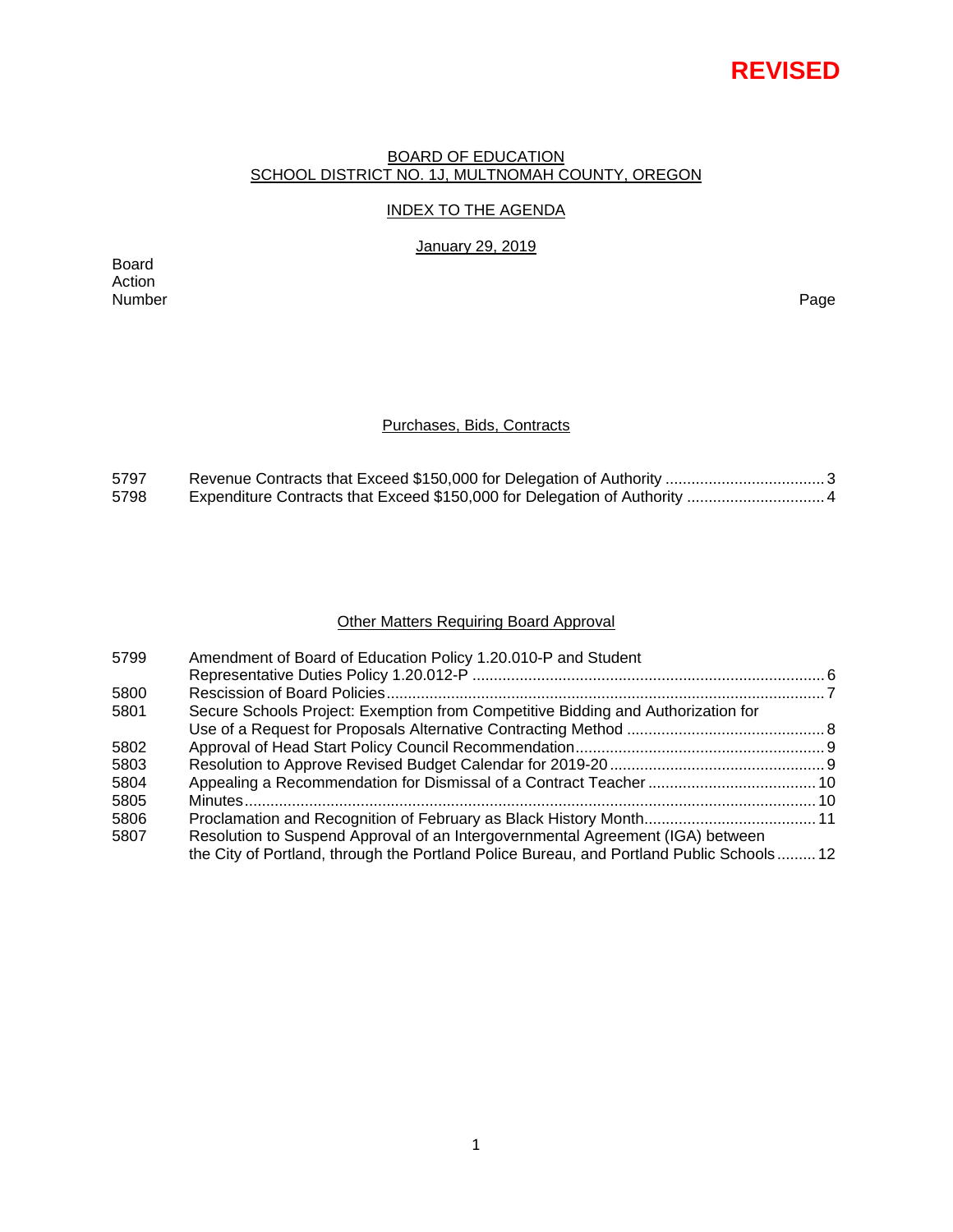Purchases, Bids, Contracts

Resolution Numbers 5797 and 5798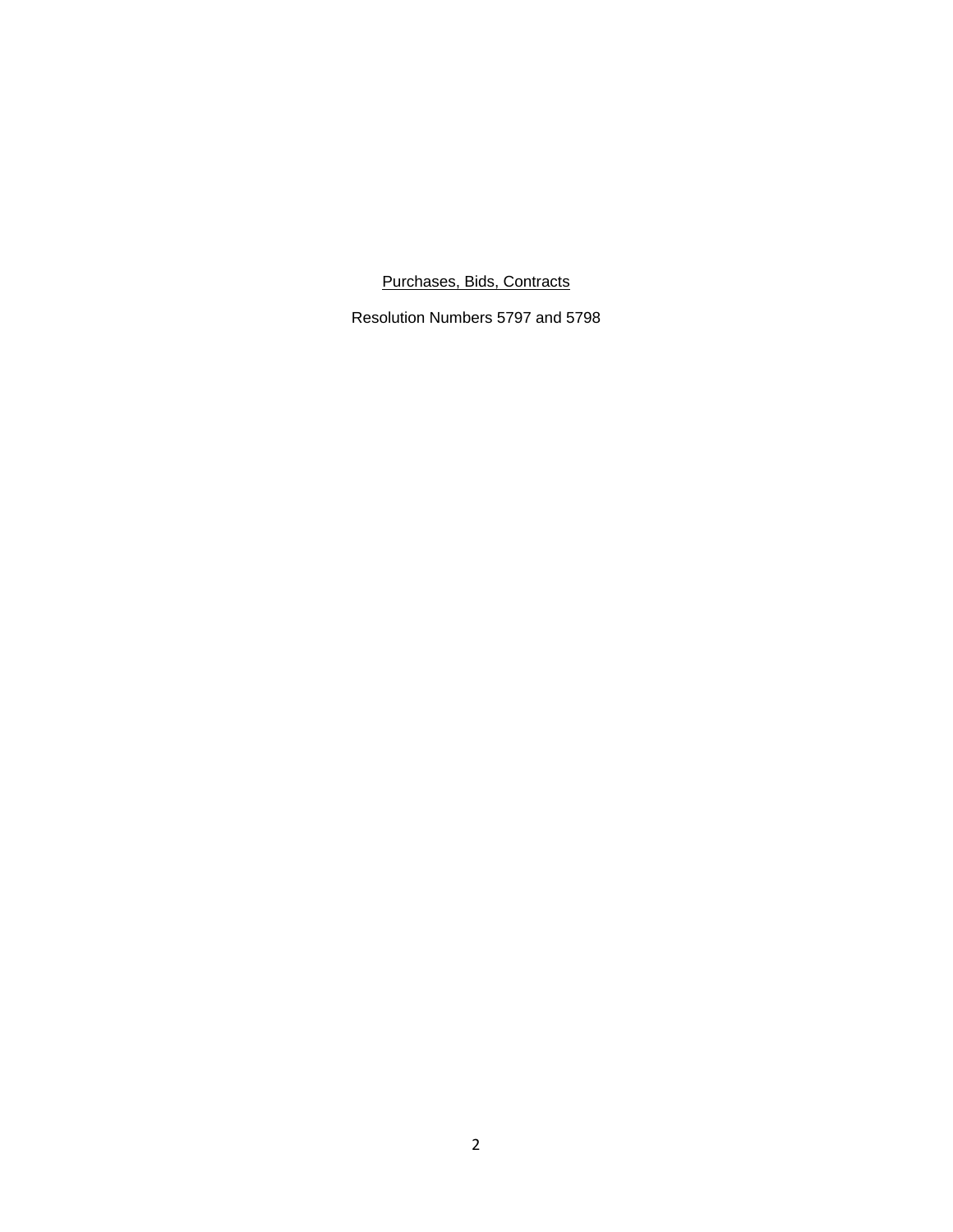### Revenue Contracts that Exceed \$150,000 Limit for Delegation of Authority

### **RECITAL**

Portland Public Schools ("District") Public Contracting Rules PPS-45-0200 ("Authority to Approve District Contracts; Delegation of Authority to Superintendent") requires the Board of Education ("Board") to enter into and approve all contracts, except as otherwise expressly authorized. Contracts exceeding \$150,000 per contractor are listed below.

### **RESOLUTION**

The Superintendent recommends that the Board approve these contracts. The Board accepts this recommendation and by this resolution authorizes the Deputy Clerk to enter into the following agreements.

#### **NEW REVENUE CONTRACTS**

#### No New Revenue Contracts

### **NEW INTERGOVERNMENTAL AGREEMENTS / REVENUE ("IGA/Rs")**

No New Intergovernmental Agreements/Revenue Contracts

#### **AMENDMENTS TO EXISTING REVENUE CONTRACTS**

| Contractor                        | Contract<br>Term             | <b>Contract Type</b>                                                      | <b>Description of Services</b>                                                                                             | Contract<br>Amount          | Responsible<br>Administrator,<br><b>Funding Source</b>        |
|-----------------------------------|------------------------------|---------------------------------------------------------------------------|----------------------------------------------------------------------------------------------------------------------------|-----------------------------|---------------------------------------------------------------|
| Oregon Department<br>of Education | 7/1/17<br>through<br>6/30/19 | Intergovernmental<br>Agreement /<br>Revenue<br>IGA/R 65265<br>Amendment 2 | This amendment adds funds for<br>Long Term Care and Treatment<br>Educational programs serviced<br>by Portland DART School. | \$5,377,817<br>\$10,254,252 | Y. Curtis<br><b>Fund 205</b><br>Dept. 9999<br>Grant: Multiple |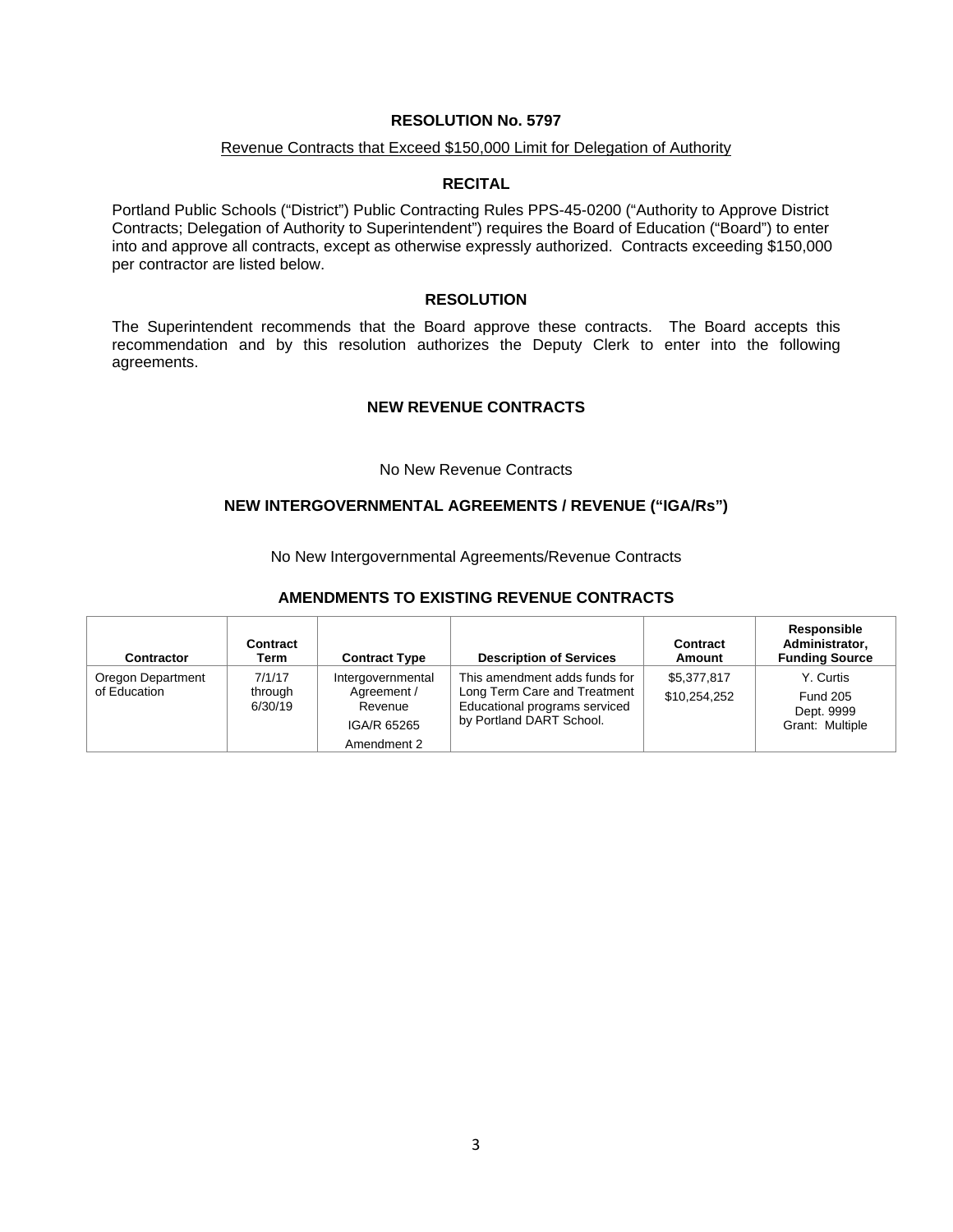# Expenditure Contracts that Exceed \$150,000 for Delegation of Authority

# **RECITAL**

Portland Public Schools ("District") Public Contracting Rules PPS-45-0200 ("Authority to Approve District Contracts; Delegation of Authority to Superintendent") requires the Board of Education ("Board") enter into contracts and approve payment for products, materials, supplies, capital outlay, equipment, and services whenever the total amount exceeds \$150,000 per contract, excepting settlement or real property agreements. Contracts meeting this criterion are listed below.

# **RESOLUTION**

The Superintendent recommends that the Board approve these contracts. The Board accepts this recommendation and by this resolution authorizes the Deputy Clerk to enter into the following agreements.

| <b>Contractor</b>              | Contract<br>Term                                                                                                        | <b>Contract Type</b>                 | <b>Description of Services</b>                                                                                                                         | Contract<br>Amount                                                 | Responsible<br>Administrator,<br><b>Funding Source</b> |
|--------------------------------|-------------------------------------------------------------------------------------------------------------------------|--------------------------------------|--------------------------------------------------------------------------------------------------------------------------------------------------------|--------------------------------------------------------------------|--------------------------------------------------------|
| <b>Black Parent Initiative</b> | 2/1/19<br>through<br>6/30/19<br>Option to<br>renew for<br>five<br>additional<br>one-year<br>terms<br>through<br>6/30/24 | <b>Personal Services</b><br>PS 67265 | Provide parents/caregivers<br>engagement services targeted<br>to increase two-way<br>communications and learning at<br>three schools.<br>RFP 2016-2199 | Original Term:<br>\$96,750<br>Total with<br>renewals:<br>\$738,000 | Y. Curtis<br><b>Fund 101</b><br>Dept. 5431             |

# **NEW CONTRACTS**

# **NEW INTERGOVERNMENTAL AGREEMENTS ("IGAs")**

#### No New IGAs

# **AMENDMENTS TO EXISTING CONTRACTS**

| Contractor                                  | Contract<br>Amendment<br>Term | <b>Contract Type</b>     | <b>Description of Services</b>                                                             | <b>Amendment</b><br>Amount.<br><b>Contract Total</b> | <b>Responsible</b><br>Administrator,<br><b>Funding Source</b> |
|---------------------------------------------|-------------------------------|--------------------------|--------------------------------------------------------------------------------------------|------------------------------------------------------|---------------------------------------------------------------|
| <b>EduPoint Educational</b><br>Systems, LLC | 2/1/19<br>through<br>7/31/23  | Cooperative<br>Agreement | Adds funds for Synergy Online<br>Student Registration service.                             | \$245.033<br>\$1,716,743                             | C. Hertz<br><b>Fund 101</b><br>Dept. 5581                     |
|                                             |                               | COA 59157<br>Amendment 6 | Lead Agency: Salem-Keizer<br><b>School District (Master Price</b><br>Agreement G-2012-100) |                                                      |                                                               |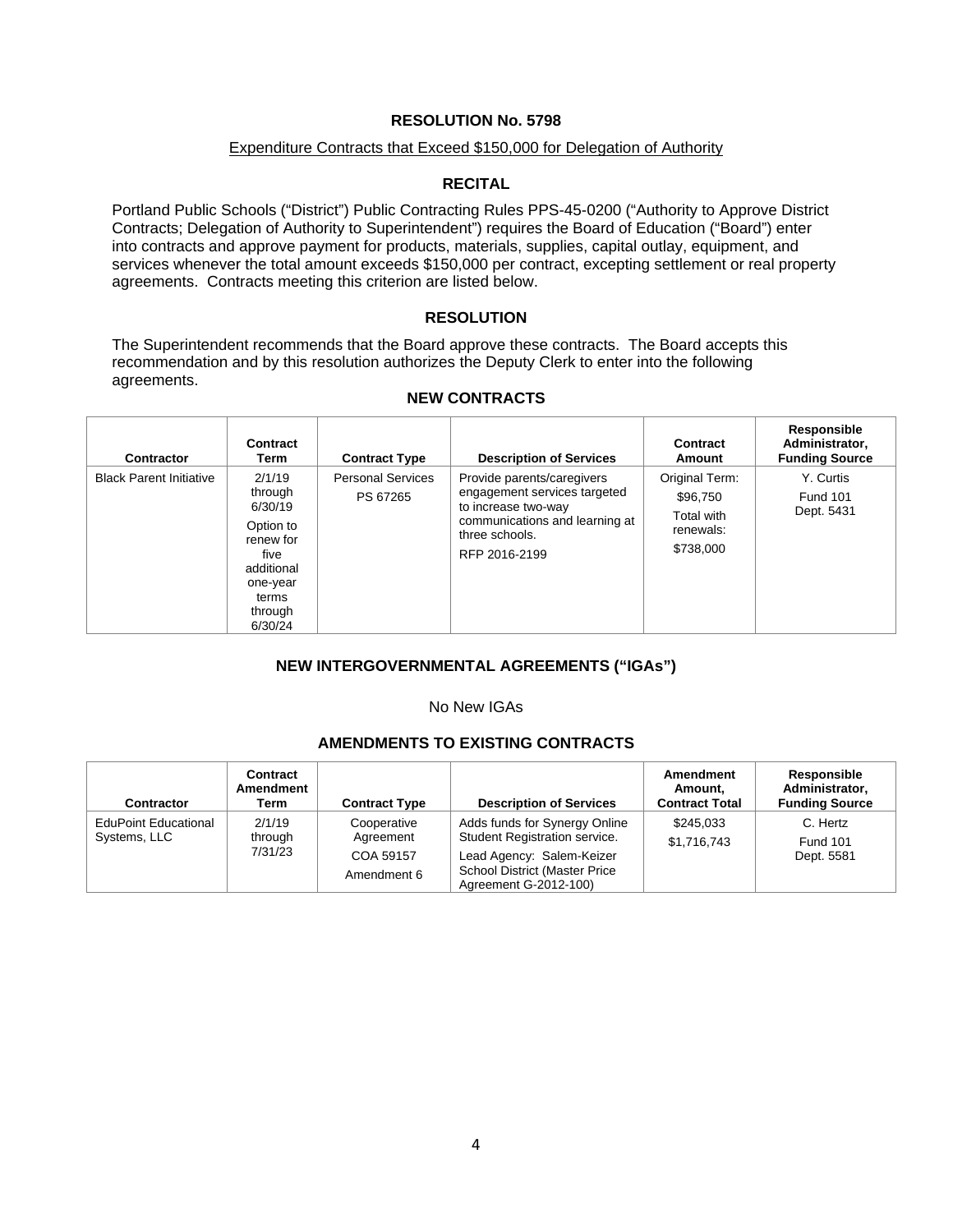Other Matters Requiring Board Approval

Resolution Number 5799 through 5807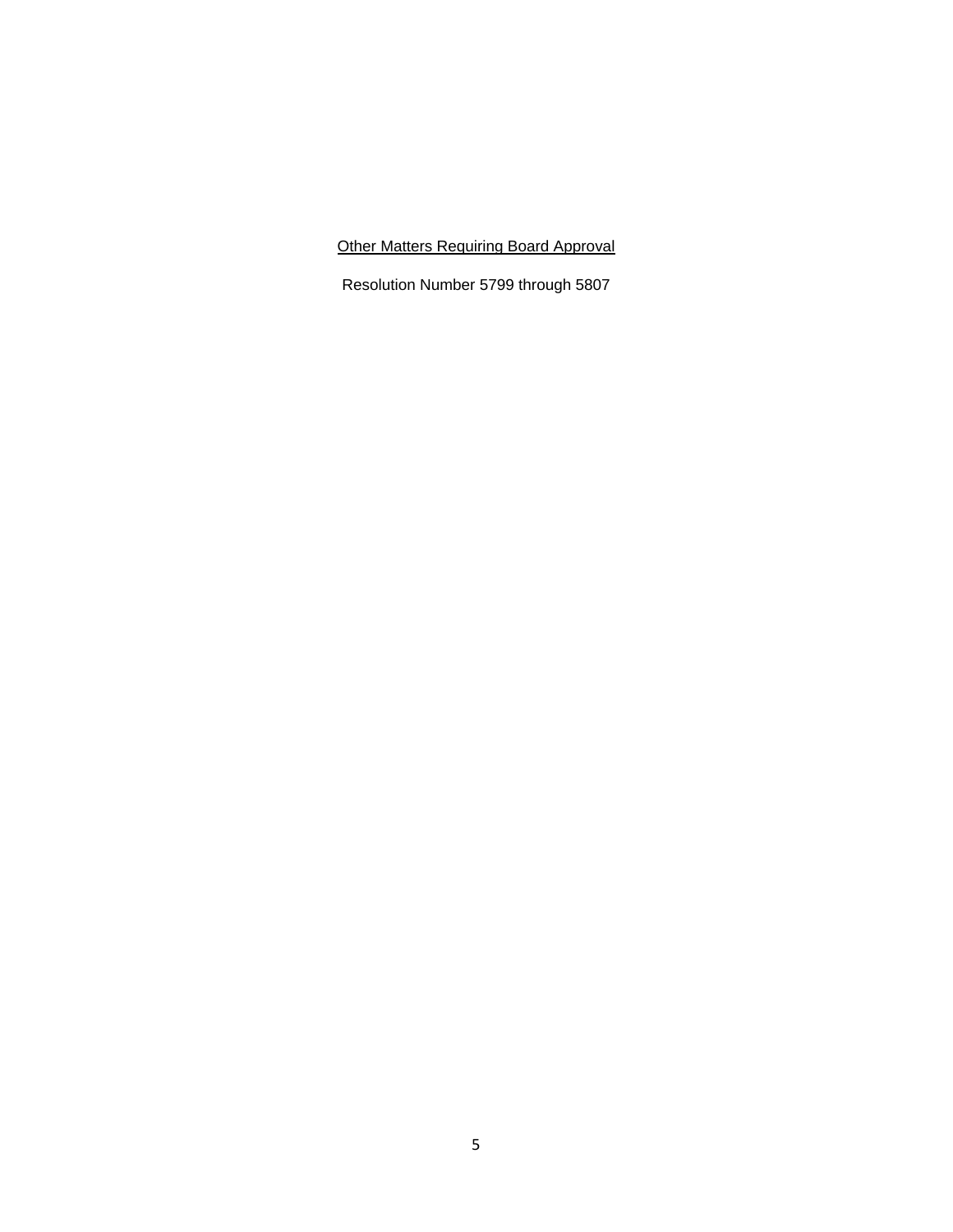#### Amendment of Board of Education Policy 1.20.010-P and Student Representative Duties Policy 1.20.012-P

#### **RECITALS**

- A. On November 29, 2018, the Board Policy & Governance Committee reviewed and considered amendment of the Board of Education Policy 1.20.010-P and Student Representative Duties Policy 1.20.012-P.
- B. On December 11, 2018, the Board presented the first reading of the amended Board of Education and Student Representative Duties policies.
- C. On January 8, 2019, the Board decided to send the two policies back to the Policy & Governance Committee to provide revised policy language in the Student Representative Duties Policy.
- D. On January 10, 2019, the Policy & Governance Committee reviewed and recommended further amendments to the Student Representative Duties Policy.
- E. Per District policy, the public comment was open for at least 21 days. In addition, Student Representative Paesler circulated the proposed amendments for consideration by PPS students.

# **RESOLUTION**

The Board hereby amends the Board of Education Policy 1.20.010-P and the Student Representative Duties Policy 1.20.012-P.

.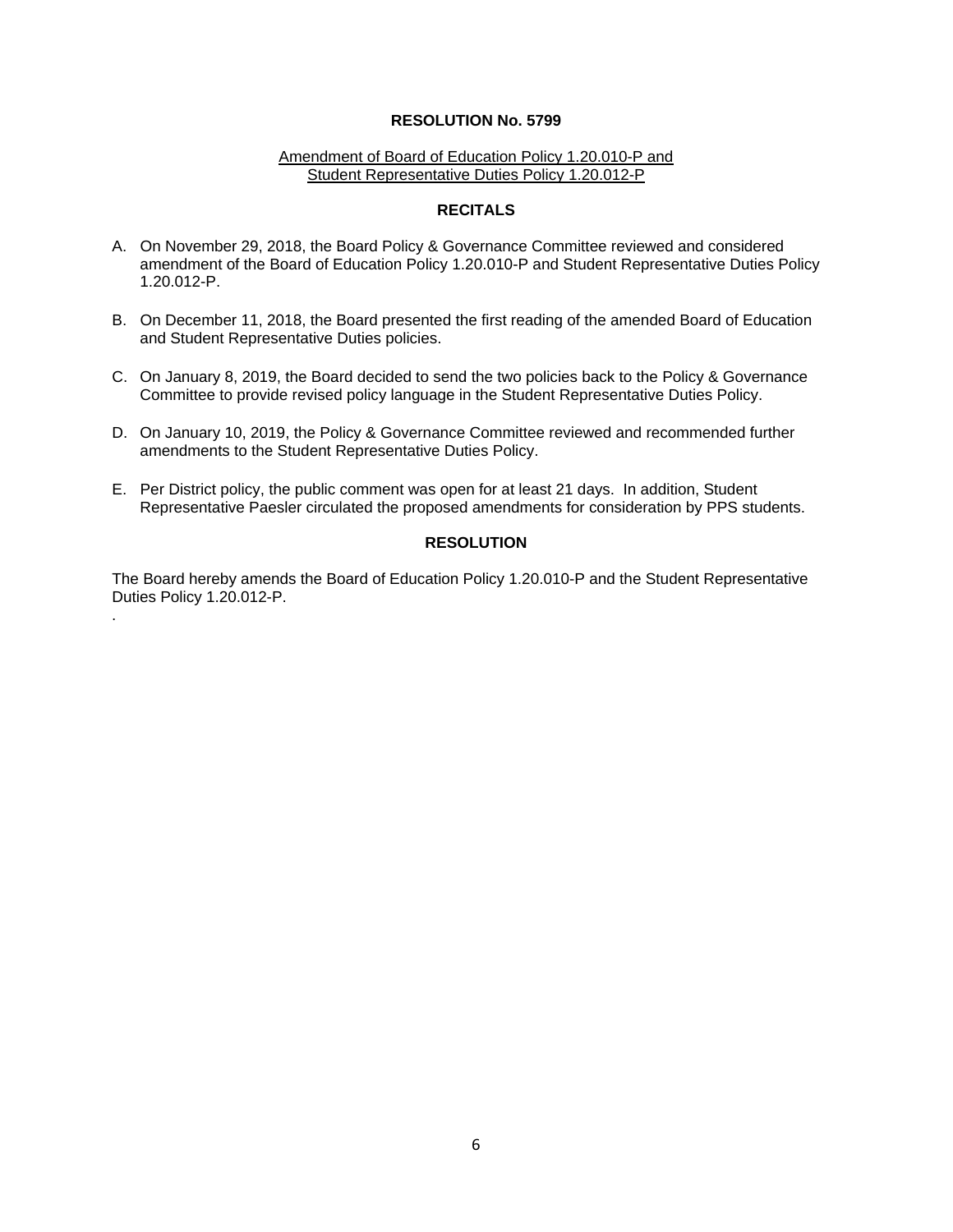### Rescission of Board Policies

# **RECITALS**

- A. On December 20, 2018, the Board of Education's Policy and Governance Committee reviewed and considered the necessity and relevance of:
	- i. Educator's (sic) Council, 5.40.030-P
	- ii. Professional Compensation, 5.50.010-P
	- iii. Professional Growth Incentive, 5.50.043- P
	- iv. Maternity and Paternity Leave, 5.50.065-P
	- v. Teacher Promotions, 5.60.011-P
- B. On January 8, 2019, the Board presented the first reading of each of those policies for rescission.
- C. Per District policy, the public comment was open for at least 21 days, and no public comments were received.

# **RESOLUTION**

The Board hereby rescinds each of the following policies:

- i. Educator's (sic) Council, 5.40.030-P
- ii. Professional Compensation, 5.50.010-P
- iii. Professional Growth Incentive, 5.50.043- P
- iv. Maternity and Paternity Leave, 5.50.065-P
- v. Teacher Promotions, 5.60.011-P

and instructs the Superintendent to rescind any administrative directives derived from these policies.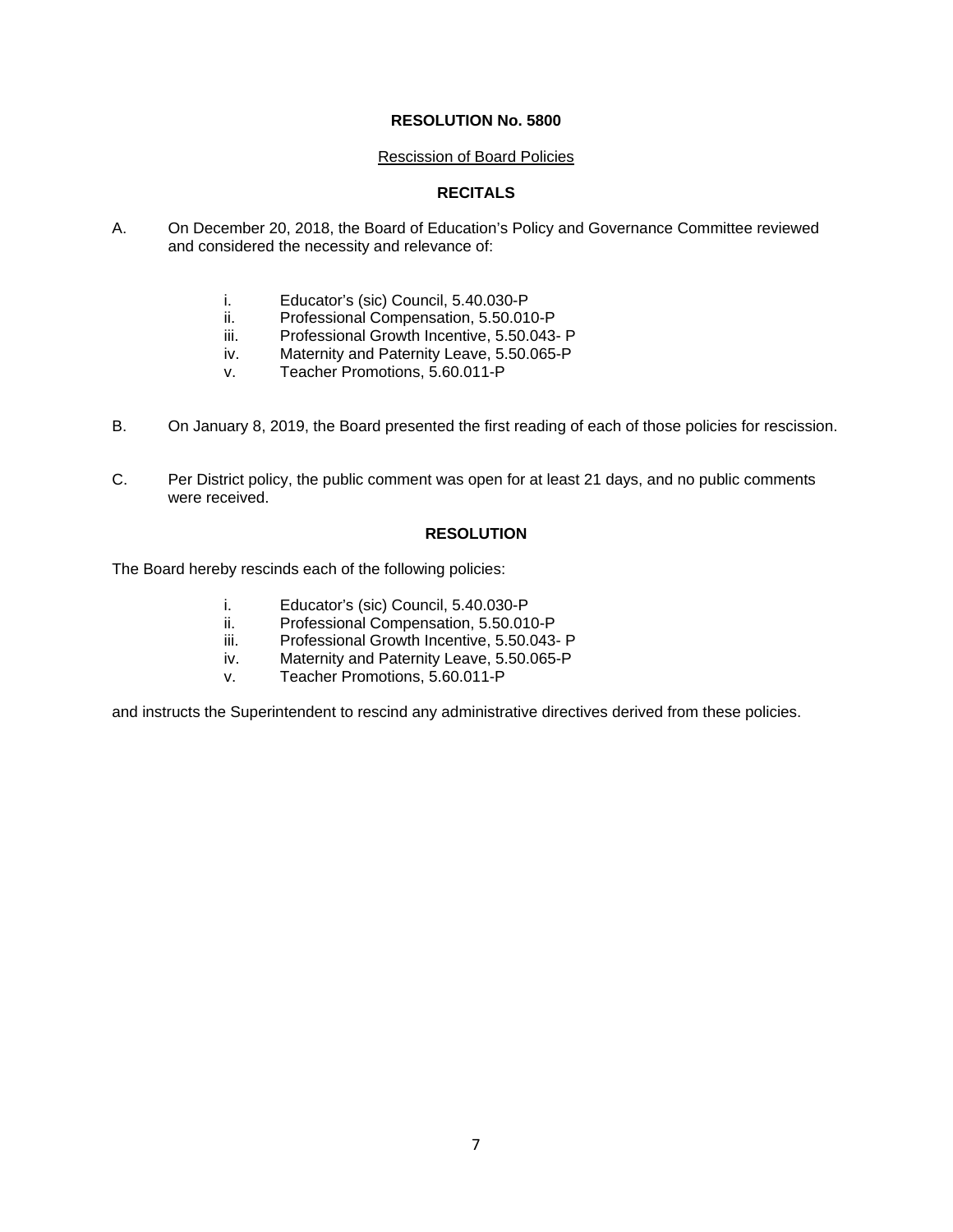# Secure Schools Project: Exemption from Competitive Bidding and Authorization for Use of a Request for Proposals Alternative Contracting Method

# **RECITALS**

- A. The Board of Directors of Portland Public Schools ("District") is the Local Public Contract Review Board ("Board") pursuant to ORS 279A.060.
- B. ORS 279C.335(2) authorizes the Board to exempt certain public improvement contracts or classes of contracts from the standard competitive bidding process otherwise required by the Public Contracting Code and Rules upon certain findings.
- C. In a duly and legally held election on May 16, 2017, general obligation bonds were approved by a majority of the qualified voters of Portland Public Schools voting at the election ("2017 Capital Improvement Bonds").
- D. The District intends to complete the District-wide security upgrades project ("Secure Schools Project") as part of the 2017 Capital Improvement Bond work.
- E. Staff has determined that use of the Request for Proposals alternative contracting method is the preferred method of delivery of the Secure Schools Project. This determination is supported by draft Findings of Fact ("Draft Findings") presented to the Board pursuant to ORS 279C.335.
- F. These Draft Findings specify the cost savings and design, scheduling, operational, safety, and logistical advantages gained through use of the Request for Proposals contracting method.
- G. On January 11, 2019, the District issued a public notice in the Business Tribune announcing the District's intent to utilize the Request for Proposals alternative contracting method for the Secure Schools Project. The notice was issued in compliance with ORS 279C.335 and the PPS Public Contracting Rules. The Draft Findings were made available for public review and comment on the date of publication.
- H. The Board held a public hearing on the Draft Findings on January 29, 2019.
- I. The Superintendent recommends approval of the exemption from Competitive Bidding and approval of the Request for Proposals alternative contracting method for solicitation and completion of the Secure Schools Project.

# **RESOLUTION**

- 1. The Board hereby adopts the Draft Findings in support of use of the Request for Proposals alternative contracting method for the Secure Schools Project ("Findings").
- 2. The Board hereby exempts the Secure Schools Project from competitive bidding requirements as provided in ORS 279C.335 and PPS Public Contracting Rules PPS-49-0145. The exemption is based upon the Findings pursuant to ORS 279C.335(2).
- 3. Pursuant to these Findings and decision, the Superintendent or his designee is hereby authorized to conduct a Request for Proposals alternative contracting process for the Secure Schools Project.

*C. Le*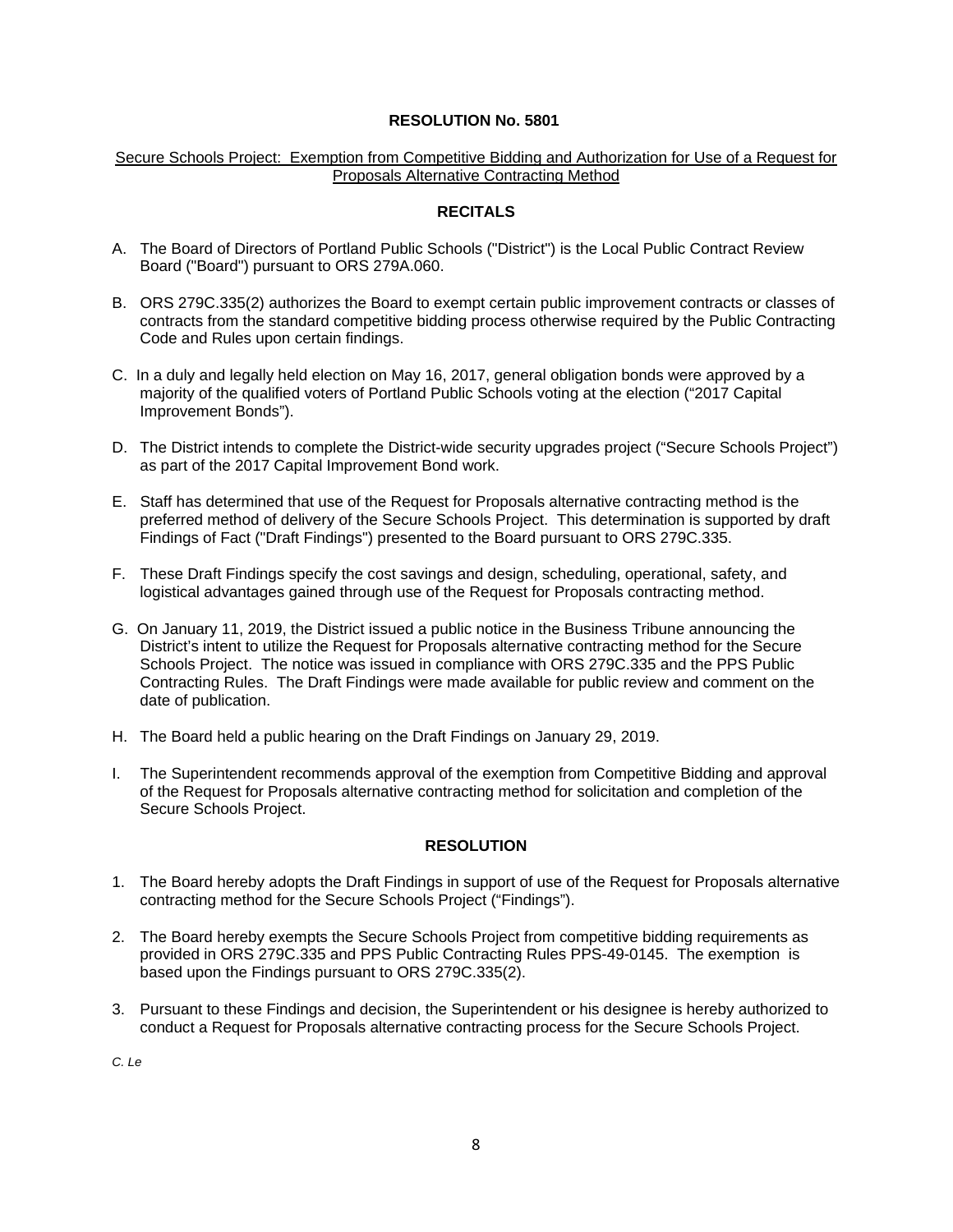### Approval of Head Start Policy Council Recommendation

# **RECITALS**

- A. Federal requirements call for the Governing Board of a Head Start program to approve recommendations for the program.
- B. The Board of Directors for Portland Public Schools serves as the Governing Board for the PPS Head Start Program.
- C. Portland Public Schools Policy Council recommends submitting the application for the Cost-of-Living Adjustment (COLA) of 1.77 percent. The total COLA amount adjustment is \$93,380 for the fiscal year 2019.

# **RESOLUTION**

The Board of Directors for Portland Public Schools, School District No. 1J, Multnomah County, Oregon, approves the Head Start Policy Council recommendations as stated above.

*E. Isham* 

# **RESOLUTION No. 5803**

### Resolution to Approve Revised Budget Calendar for 2019-20

The Portland Public Schools Board of Education approves the Revised Budget Calendar for the 2019-20 school year.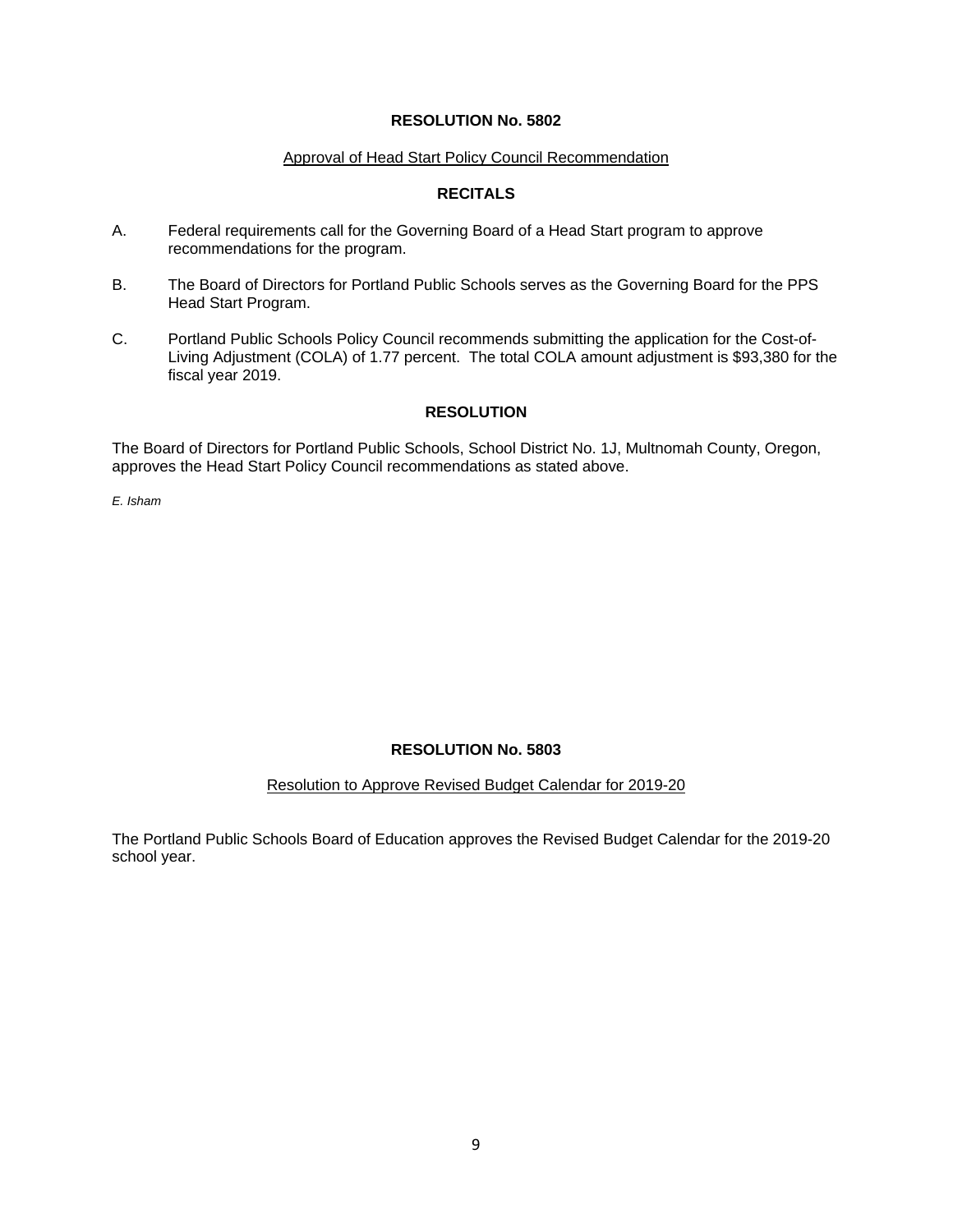### Appealing a Recommendation for Dismissal of a Contract Teacher

# **RECITALS**

- A. In accordance with 5.20.132-P, a contract teacher may appeal the Superintendent's recommendation to terminate the teacher's employment.
- B. A hearing on the matter was held on January 2, 2019. The hearings officer issued a report and recommendation to the Board soon afterwards.
- C. The Board has reviewed the evidence submitted by the parties and listened to the recording of the hearing along with the hearings officer report. These documents are confidential and will be kept in the employee's personnel file.
- D. The Board received final written argument from the employee at the executive session. The Board will notify the employee in writing of the outcome of the Board's decision.

# **RESOLUTION**

The Board of Education affirms the Superintendent's recommendation to terminate the employee.

# **RESOLUTION No. 5805**

Minutes

The following minutes are offered for adoption:

January 8, 2019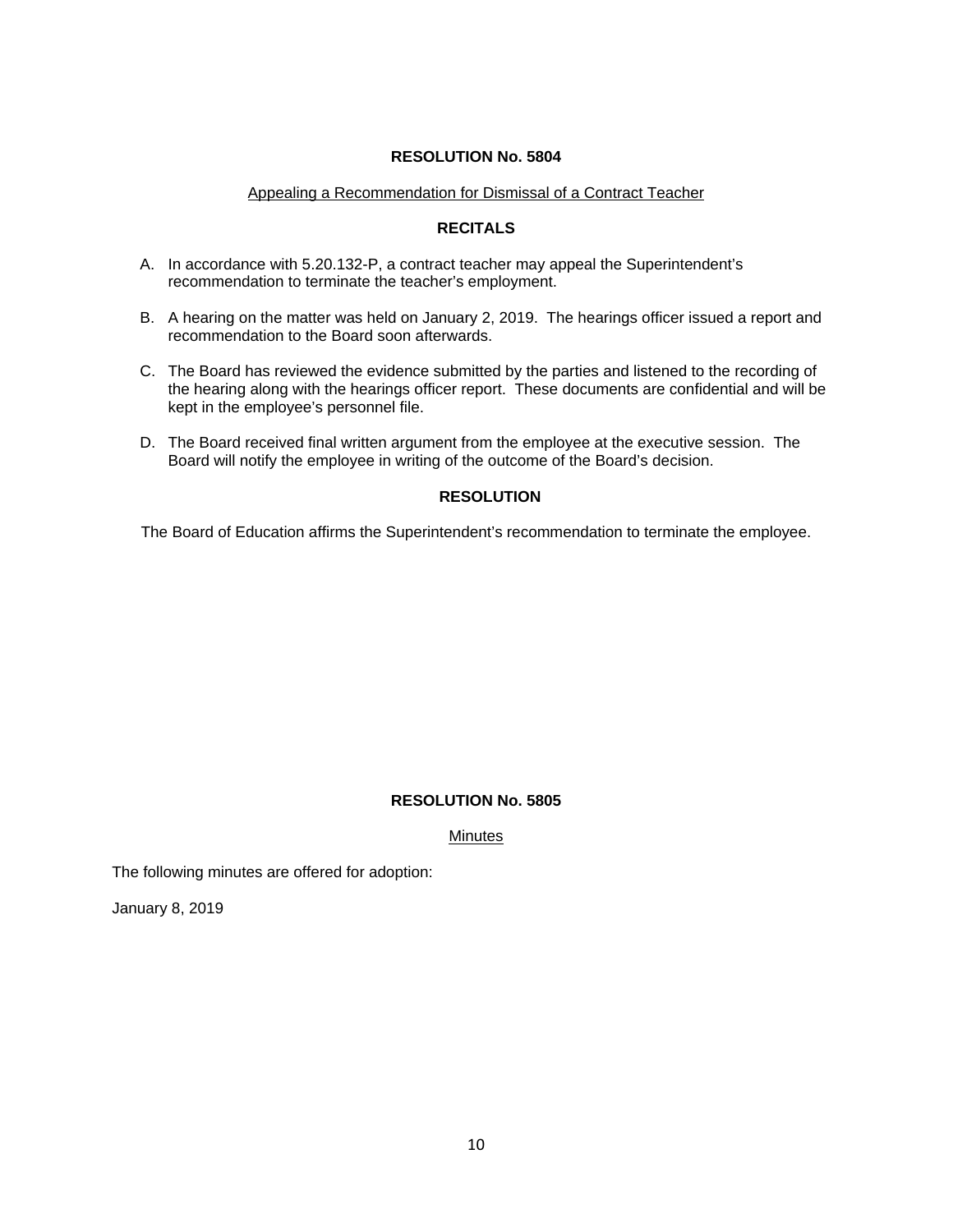### **PROCLAMATION AND RECOGNITION OF FEBRUARY AS BLACK HISTORY MONTH**

WHEREAS, the origin of BLACK HISTORY MONTH began in 1915, half a century after the Thirteenth Amendment abolished slavery in the United States, the creation of noted historian Carter G. Woodson and other prominent African Americans; and

WHEREAS, with the Civil Rights Movement and a growing awareness of black identity, BLACK HISTORY MONTH is now an annual celebration of achievements by Black Americans a time for recognizing the central role of members of the African Diaspora in U.S. history; and

WHEREAS, the contributions of members of the African Diaspora and their endeavors to learn and thrive throughout history and make unforgettable marks in our Nation as artists, scientists, educators, business people, influential thinkers, members of the faith community, athletes, and political and governmental leaders, reflect the greatness of the United States; and

WHEREAS, Black history reflects a determined spirit of perseverance and cultural pride in its struggle to equitably share in the opportunities of a nation founded upon the principles of freedom and liberty for all people; and

WHEREAS, Members of the African Diaspora have participated in every American effort to secure, protect, and advance the cause of freedom and civil rights and continue to resist white supremacy; and

WHEREAS, the local community has enriched the diversity of perspective and experience in our District; and the Board of Education desires to recognize and honor the achievements and contributions of members of the African Diaspora; and

WHEREAS, our history curriculum of community, state, region, nation and the world must reflect the lived experiences of people of different racial, religious, and ethnic groups; and

WHEREAS, all students need an opportunity to understand the common humanity underlying all people, to develop pride in their own identity and heritage, and to respect and accept the identity and heritage of others; and now, therefore, be it

RESOLVED THAT: the Board of Education of the Portland Public Schools hereby recognizes the month of February 2019 as Black History Month and encourages all educators to commemorate this occasion with appropriate ceremonies, instructional activities, and programs.